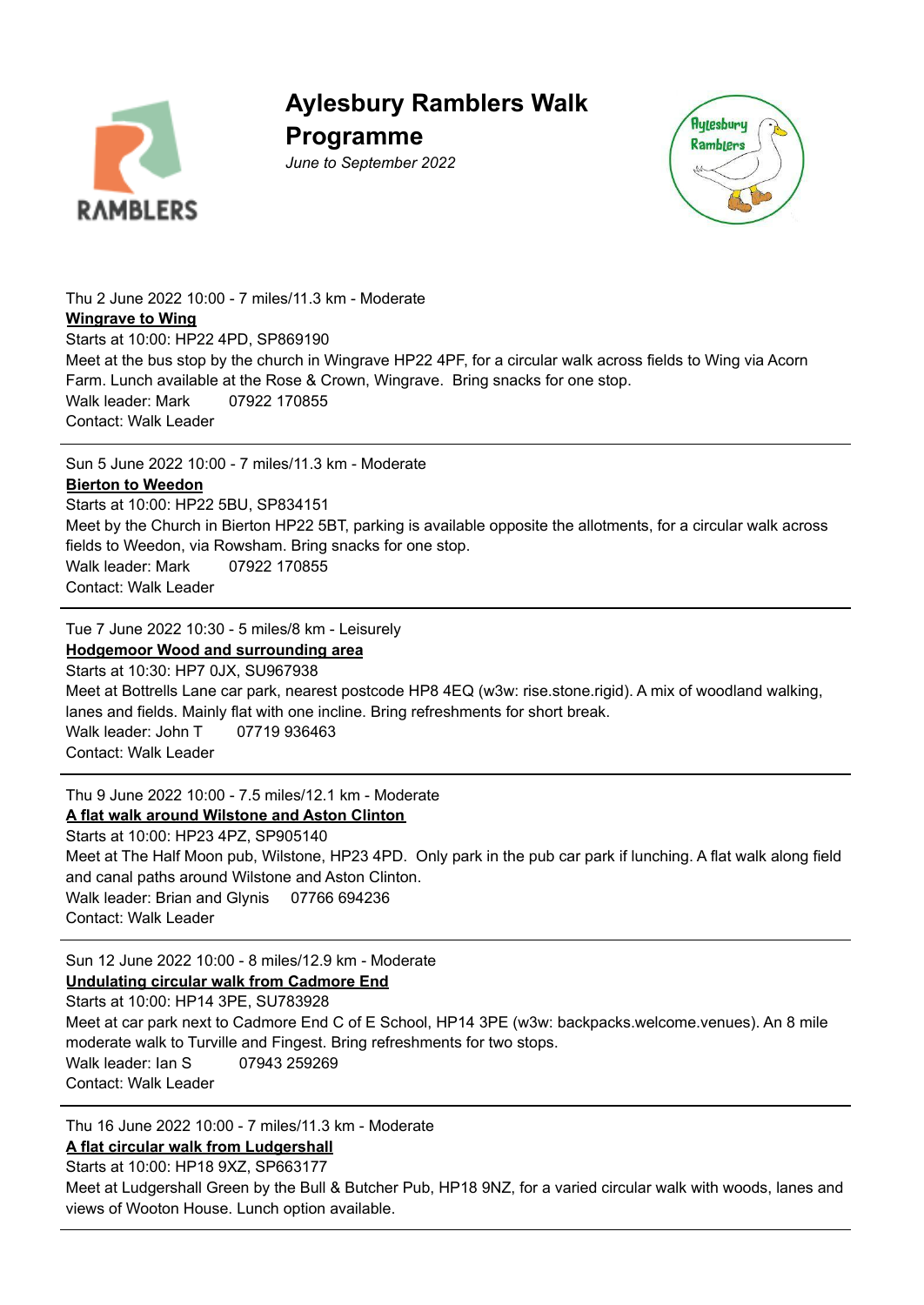Walk leader: Peter & Lesley 07432 572534 Contact: Walk Leader

### Sun 19 June 2022 10:00 - 9 miles/14.5 km - Moderate

**An [undulating](https://www.ramblers.org.uk/go-walking/find-a-walk-or-route/walk-detail.aspx?walkID=4171322) circular walk from Thame** Starts at 10:00: OX9 3AA, SP703063 Meet at St.Mary's Church Thame OX9 3AA (w3w: mentions.flagpole.printing) for a varied and interesting walk around the Thame area. Bring packed lunch. Walk leader: Geoff N 07745 786615 Contact: Walk Leader

Tue 21 June 2022 10:30 - 5 miles/8 km - Leisurely

### **Wingrave to [Rowsham](https://www.ramblers.org.uk/go-walking/find-a-walk-or-route/walk-detail.aspx?walkID=4171323)**

Starts at 10:30: HP22 4PD, SP869190 Meet at the bus stop by the Church in Wingrave HP22 4PF, for a circular walk across fields to Rowsham. Lunch available at the Rose & Crown, Wingrave. Bring snacks for one stop. Walk leader: Mark 07922 170855 Contact: Walk Leader

Thu 23 June 2022 10:00 - 8.3 miles/13.3 km - Moderate

### **A flat circular walk from [Mursley](https://www.ramblers.org.uk/go-walking/find-a-walk-or-route/walk-detail.aspx?walkID=4171324)**

Starts at 10:00: MK17 0RW, SP817285 Meet outside the Church in Mursley MK17 0RS, for a circular walk taking in Newton Longville outskirts, Drayton Parslow, Salden and Swanbourne. A mainly flat walk across fields. Probable livestock on route. Walk leader: Michael C 07484 768289 Contact: Walk Leader

Sun 26 June 2022 10:00 - 15 miles/24.1 km - Strenuous

#### **[Ashridge](https://www.ramblers.org.uk/go-walking/find-a-walk-or-route/walk-detail.aspx?walkID=4171325) to Chiltern Gateway**

Starts at 10:00: HP4 1LX, SP971130 Meet by the visitors' centre at Ashridge NT, HP4 1LT, for a varied walk via Whipsnade ZSL to the Chiltern Gateway Centre (Dunstable Downs). Great views. Bring snacks for two stops. Walk leader: Mark 07922 170855 Contact: Walk Leader

Thu 30 June 2022 10:00 - 7 miles/11.3 km - Moderate

### **[Waddesdon](https://www.ramblers.org.uk/go-walking/find-a-walk-or-route/walk-detail.aspx?walkID=4171326) to Ashendon**

Starts at 10:00: HP18 0LB, SP742169 Meet outside The Lion, High Street, Waddesdon HP18 0LB, for a mainly flat walk across fields to Ashendon. Two hills and some stiles, good views. Park in The Lion if staying for lunch, otherwise park in the village. Bring snacks for one stop. Walk leader: Mark 07922 170855 Contact: Walk Leader

Sun 3 July 2022 10:00 - 9 miles/14.5 km - Moderate

### **Mainly wooded walk from Nuffield, taking in the [Maharajah's](https://www.ramblers.org.uk/go-walking/find-a-walk-or-route/walk-detail.aspx?walkID=4171327) Well at Stoke Row**

Starts at 10:00: RG9 5SW, SU668874

Meet at Holy Trinity Church, Nuffield Hill, Nuffield RG9 5SS (w3w: toddler.frock.dimension). A mainly wooded walk on good paths with fine views of Berkshire Downs and Oxfordshire Plain and takes in The Maharajah's Well in Stoke Row. Four steady climbs with total ascent 270m/900ft. Bring a snack and packed lunch for two stops. Registered assistance dogs only. Walk leader: Sylvia 07413 381653 Contact: Walk Leader

Tue 5 July 2022 10:30 - 5 miles/8 km - Leisurely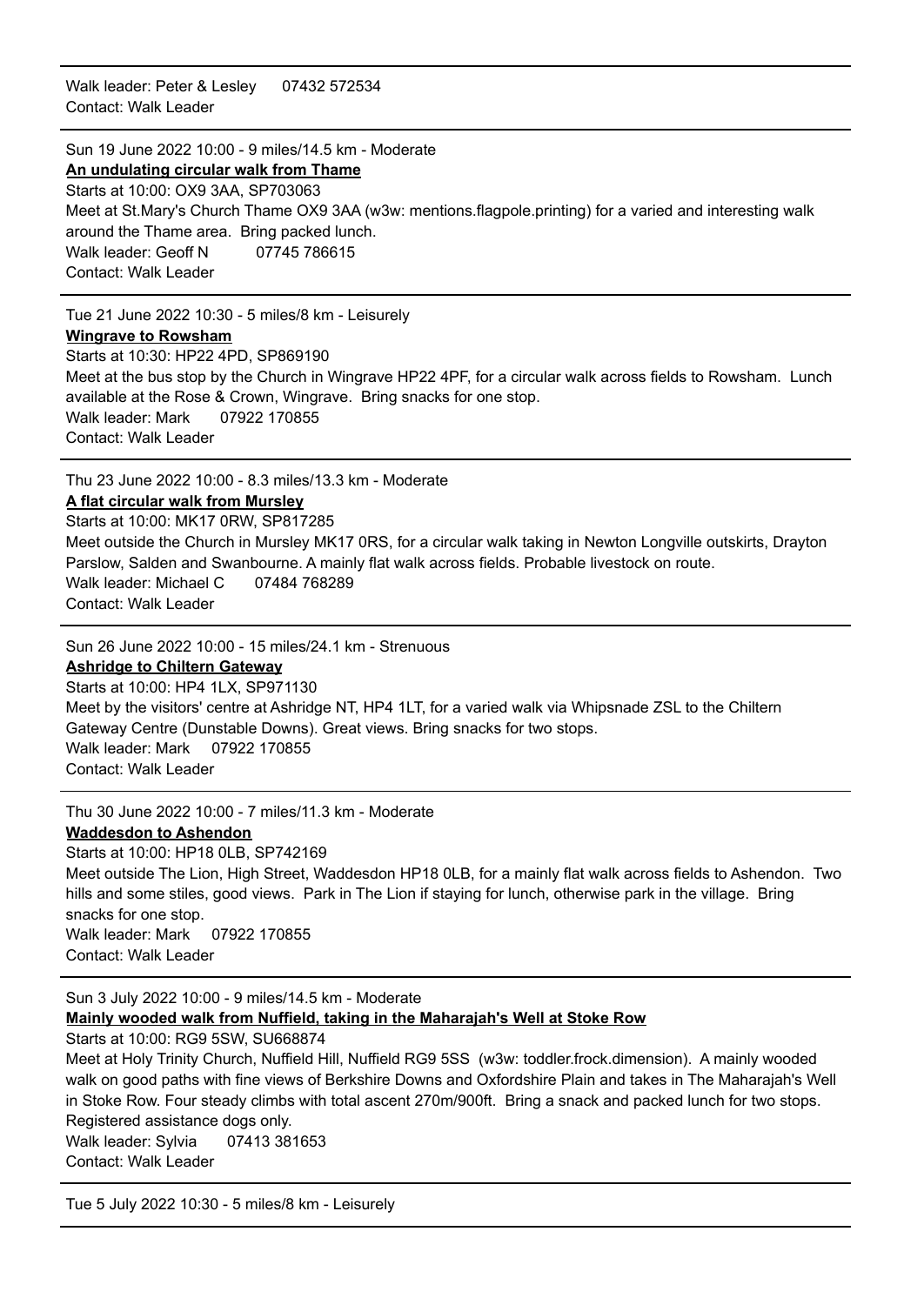### **Circular walk from [Edlesborough](https://www.ramblers.org.uk/go-walking/find-a-walk-or-route/walk-detail.aspx?walkID=4171328)**

Starts at 10:30: LU6 2JG, SP975197 Meet at Edlesborough Sports Pavilion, LU6 2JG, access off Brook Street. Circular walk including Eaton Bray and Totternhoe. Walk leader: Paul M 07837 048180 Contact: Walk Leader

Thu 7 July 2022 10:00 - 6.5 miles/10.5 km - Moderate **Hilly walk in the [Chilterns](https://www.ramblers.org.uk/go-walking/find-a-walk-or-route/walk-detail.aspx?walkID=4171329) from Ibstone** Starts at 10:00: HP14 3XT, SU751939 Meet on Ibstone Common, near The Fox, nearest postcode HP14 3XT. Park on road considerately. Hilly walk 956ft of ascent via Northend and Turville Heath. Super views. Walk leader: Alan and Stella 01844 292466 Contact: Walk Leader

Sun 10 July 2022 10:00 - 8 miles/12.9 km - Strenuous

**Circular walk from [Ludgershall](https://www.ramblers.org.uk/go-walking/find-a-walk-or-route/walk-detail.aspx?walkID=4171330) to Brill**

Starts at 10:00: HP18 9NZ, SP662178 Meet on The Green near Bull & Butcher Pub, Ludgershall HP18 9NZ (w3w: building.stones.enjoys) for a walk to Brill returning via Dorton and Wooton Underwood. Bring packed lunch. Walk leader: John D 07531 814198 Contact: Walk Leader

Thu 14 July 2022 10:00 - 6.5 miles/10.5 km - Moderate **Circular walk towards Thame returning via [Bernwood](https://www.ramblers.org.uk/go-walking/find-a-walk-or-route/walk-detail.aspx?walkID=4171331) Way** Starts at 10:00: HP18 9AJ, SP695088 Meet at recreation ground Long Crendon HP18 9BS for a flat walk. Walk leader: John D 07531 814198 Contact: Walk Leader

Sun 17 July 2022 10:00 - 8 miles/12.9 km - Moderate **Walking area north of [Chipperfield](https://www.ramblers.org.uk/go-walking/find-a-walk-or-route/walk-detail.aspx?walkID=4171332)**

Starts at 10:00: WD4 9BL, TL044015 Park and meet at Chipperfield Common, nearest postcode WD4 9BL (w3w: push.mock.most). Heading to Kings Langley area via woods, lanes and fields. Returning to start via Scatterdells Wood. Some inclines. Bring refreshments for a short break. Walk leader: John T 07719 936463 Contact: Walk Leader

Tue 19 July 2022 10:30 - 5.2 miles/8.4 km - Leisurely **Ballinger [Common](https://www.ramblers.org.uk/go-walking/find-a-walk-or-route/walk-detail.aspx?walkID=4171333) and Lee Gate** Starts at 10:30: HP16 9LF, SP911032 Meet in the car park by Ballinger Common cricket ground HP16 9LL (w3w: lakeside.mastering.coasted) for a circular walk via Lee Gate and Lee Common. A few stiles but mainly open fields and woodland paths. 300' of ascent and descent. Walk leader: Stephen & Anne 07443 501615 Contact: Walk Leader

Thu 21 July 2022 10:00 - 7 miles/11.3 km - Moderate **Circular walk north of the [Thames,](https://www.ramblers.org.uk/go-walking/find-a-walk-or-route/walk-detail.aspx?walkID=4171334) Little Marlow area** Starts at 10:00: SL8 5PT, SU884875

Meet at Spade Oak car park, Coldmoorholme Lane, Little Marlow SL8 5PS (w3w: elbowed.quicksand.nozzles). Leaving the car park heading towards Wooburn, Flackwell Heath and returning to start via Bloom Wood. Some undulations with good views. Bring snacks for a short break.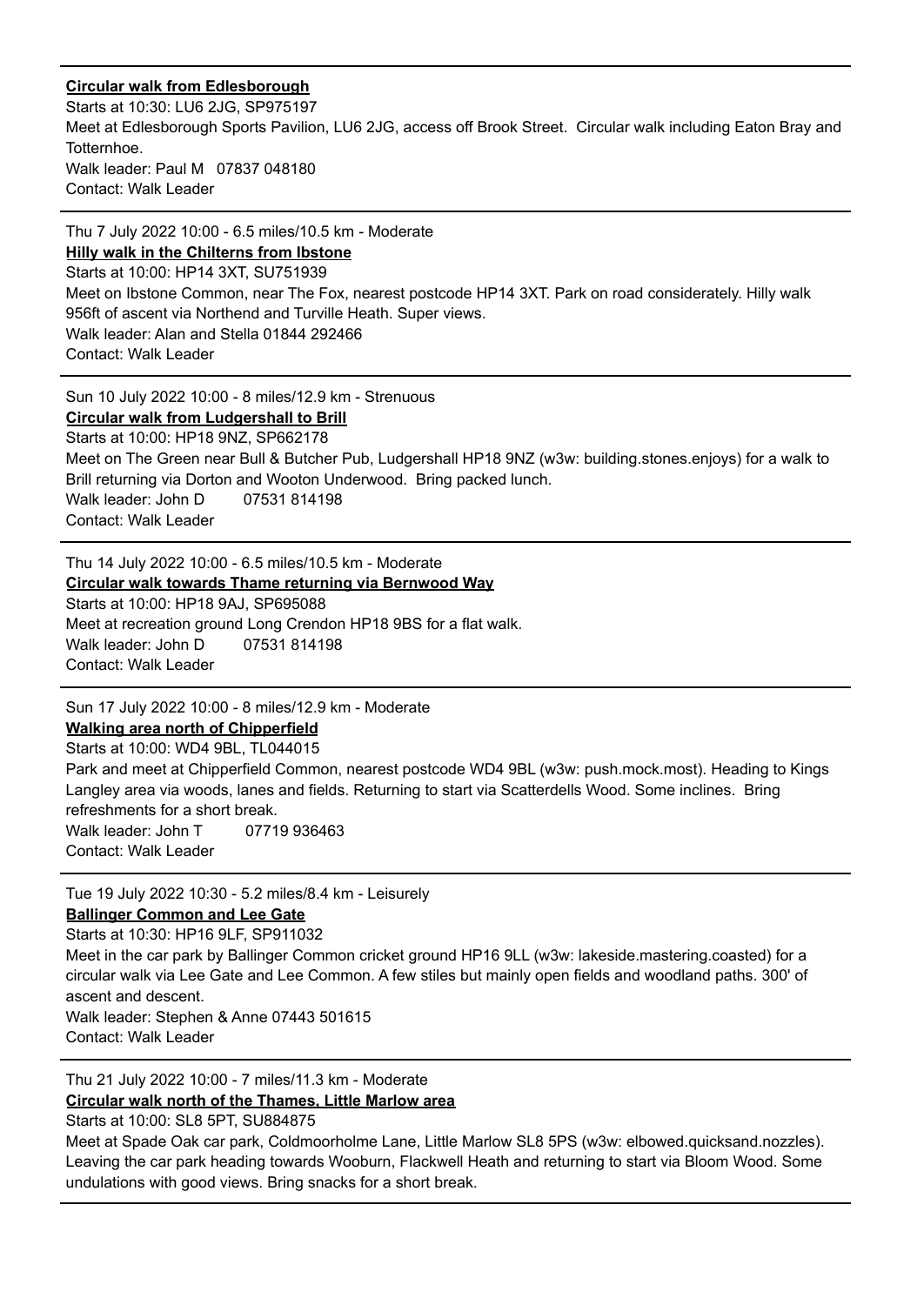Walk leader: John T 07719 936463 Contact: Walk Leader

Sun 24 July 2022 10:00 - 8.5 miles/13.7 km - Moderate

#### **Circular walk from [Wendover](https://www.ramblers.org.uk/go-walking/find-a-walk-or-route/walk-detail.aspx?walkID=4171335)**

Starts at 10:00: HP22 6EA, SP868078 Meet at Wendover Library car park, HP22 6DU. A partly woodland walk with a few steady hills - circling Coombe Hill to Buckmorend and Little Hampden, returning via Cobblershill and Dunsmore. Bring packed lunch. Walk leader: Tricia C 07762 204292 Contact: Walk Leader

#### Thu 28 July 2022 10:00 - 8 miles/12.9 km - Moderate **Varied walk around the Coleshill and Old [Amersham](https://www.ramblers.org.uk/go-walking/find-a-walk-or-route/walk-detail.aspx?walkID=4171336) area**

Starts at 10:00: HP7 0LN, SU946951

Park and meet on road between village hall and church at Coleshill HP7 0LN (w3w: torn.tree.edges) for an undulating, scenic walk across to Winchmore Hill, Penn Wood, Beaumont End and back via Old Amersham. Walk leader: Maurice 07767 787413 Contact: Walk Leader

Sun 31 July 2022 10:00 - 12 miles/19.3 km - Moderate **Walk along the Wychert Way from [Haddenham](https://www.ramblers.org.uk/go-walking/find-a-walk-or-route/walk-detail.aspx?walkID=4171337)**

Starts at 10:00: HP17 8AE, SP741080 Meet on Aston Road, Church End, Haddenham, opposite St Mary's Church and village pond, HP17 8AH (w3w: launcher.vines.exacted). A beautiful fieldpath walk, taking in Haddenham and five other Wychert villages. Bring a snack and packed lunch for two stops. Registered assistance dogs only. Walk leader: Sylvia 07413 381653 Belinda 07435 278560 Contact: Walk Leader

Tue 2 August 2022 10:30 - 4 miles/6.4 km - Leisurely **Gentle walk around the Great [Kingshill](https://www.ramblers.org.uk/go-walking/find-a-walk-or-route/walk-detail.aspx?walkID=4171338) area**

Starts at 10:30: HP15 6EB, SU876981 Meet at Great Kingshill Common car park, HP15 6EN (w3w: bibs.careful.grace) for a varied walk around the Great Kingshill, Peterley area. Walk leader: Maurice 07767 787413 Contact: Walk Leader

Thu 4 August 2022 10:00 - 7.5 miles/12.1 km - Moderate

### **A hilly walk around the [Whiteleaf](https://www.ramblers.org.uk/go-walking/find-a-walk-or-route/walk-detail.aspx?walkID=4171339) area**

Starts at 10:00: HP27 0LH, SP823036 Meet at Whiteleaf Hill car park, HP27 0LH, for a hilly walk through woods and fields. Walk leader: Brian and Glynis 07766 694236 Contact: Walk Leader

Sun 7 August 2022 10:00 - 9 miles/14.5 km - Moderate **Varied, fairly level circular walk from Three Locks to Great [Brickhill](https://www.ramblers.org.uk/go-walking/find-a-walk-or-route/walk-detail.aspx?walkID=4171340)** Starts at 10:00: LU7 0DS, SP892283 Meet at Three Locks car park just off Leighton Road, MK17 9DD (w3w: inversely.sing.woke). Varied walk to Great Brickhill. Bring refreshments for two stops. Walk leader: Ian S 07943 259269 Contact: Walk Leader

Thu 11 August 2022 10:00 - 7 miles/11.3 km - Moderate **Walk around the [Chearsley](https://www.ramblers.org.uk/go-walking/find-a-walk-or-route/walk-detail.aspx?walkID=4171341) area** Starts at 10:00: HP18 0DJ, SP717106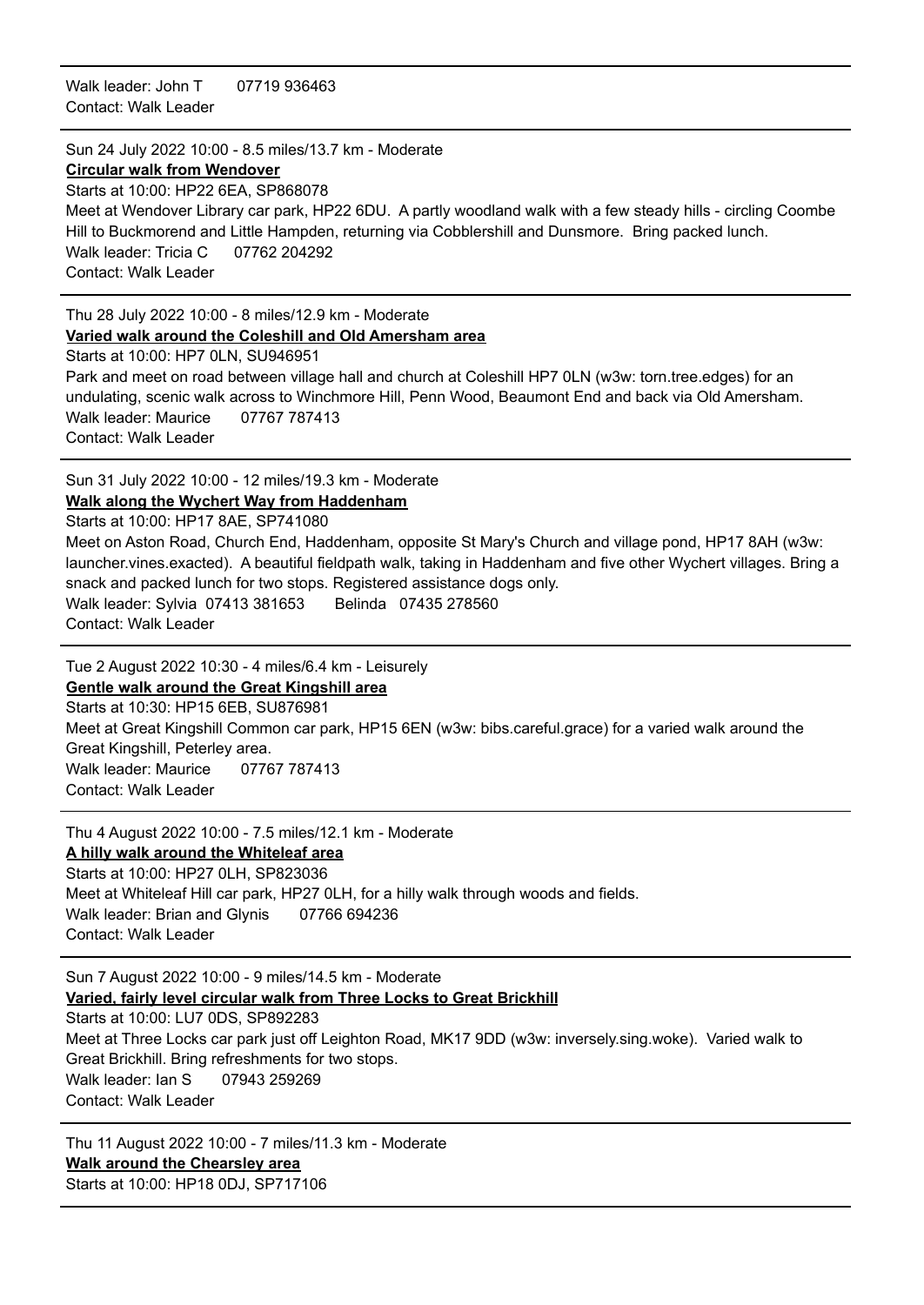Meet near The Bell at Chearsley, HP18 0DJ (w3w: outfitter.paramedic.rocket) for an undulating walk with some stiles and chance of livestock around the Chearsley Cuddington and Nether Winchendon area. Walk leader: Carolyn & Nest 07949 633507 Contact: Walk Leader

Sun 14 August 2022 10:00 - 10 miles/16.1 km - Moderate **Ashridge Estate Boundary Trail Part A (Part B on [21/08/2022\)](https://www.ramblers.org.uk/go-walking/find-a-walk-or-route/walk-detail.aspx?walkID=4171342)**

Starts at 10:00: HP4 1LX, SP971130

Meet at Ashridge Estate Visitor Centre, HP4 1LX (w3w: gears.comment.vies). The Boundary Trail is an 18 mile circular walk, so we'll do it in 2 parts (Part B on 21/08/2022). It follows the edge of the Estate, much of the walk is through beautiful beech woods. The highlight of this part is Ivinghoe Beacon (247m) Bring a snack and packed lunch for two stops. Registered assistance dogs only.

Walk leader: Sylvia 07413 381653 Contact: Walk Leader

Tue 16 August 2022 10:30 - 4.2 miles/6.8 km - Leisurely

### **A [woodland](https://www.ramblers.org.uk/go-walking/find-a-walk-or-route/walk-detail.aspx?walkID=4171343) walk around Ashridge**

Starts at 10:30: HP4 1LU, SP977128 Park on the concrete apron half way up the drive to the Monument at Ashridge HP4 1LU (w3w: makeup.aviation.cope) for a woodland walk across Ashridge Park and Berkhamsted Common. 234' of ascent and descent. No stiles and generally good paths. Walk leader: Stephen & Anne 07443 501615 Contact: Walk Leader

Thu 18 August 2022 10:00 - 6.2 miles/10 km - Moderate

### **A [pleasant](https://www.ramblers.org.uk/go-walking/find-a-walk-or-route/walk-detail.aspx?walkID=4171344) walk in the Chiltern Hills with some ups and downs**

Starts at 10:00: HP16 9RF, SP846014

Meet at Hampden Common, HP16 9RE (w3w: permanent.conquest.adventure). Enjoy lanes, fields, woods and views. To get the views we have a total of 600 ft ups and downs. Walk leader: Maurice 07767 787413

Contact: Walk Leader

Sun 21 August 2022 10:00 - 10 miles/16.1 km - Moderate

**Ashridge Estate [Boundary](https://www.ramblers.org.uk/go-walking/find-a-walk-or-route/walk-detail.aspx?walkID=4171345) Trail Part B**

Starts at 10:00: HP4 1LX, SP971130 Meet at Ashridge Estate Visitor Centre, HP4 1LX ( w3w: gears. comment.vies). This is Part B of the Boundary Trail, taking in Golden Valley and the ancient Frithsden Beeches. Bring a snack and packed lunch for two stops. Registered assistance dogs only. Walk leader: Sylvia 07413 381653 Contact: Walk Leader

Thu 25 August 2022 10:00 - 8 miles/12.9 km - Moderate

**[Unduating](https://www.ramblers.org.uk/go-walking/find-a-walk-or-route/walk-detail.aspx?walkID=4171346) walk from Lacey Green**

Starts at 10:00: HP27 0QG, SP819007 Meet at the Whip Inn, Lacey Green HP27 0PG (w3w: avoid. bikes. neatly). Walk around Lacey Green and Speen. Walk leader: Ian S 07943 259269 Contact: Walk Leader

Sun 28 August 2022 10:00 - 7 miles/11.3 km - Moderate **[Undulating](https://www.ramblers.org.uk/go-walking/find-a-walk-or-route/walk-detail.aspx?walkID=4171347) walk from Aston Abbotts** Starts at 10:00: HP22 4LY, SP847201 Meet at The Green, Aston Abbotts HP22 4LY (w3w: seashell.blocks.nozzles). Walk to Cublington and Whitchurch. Bring refreshments for a short break. Walk leader: Marie Jones 07733 412295 Contact: Walk Leader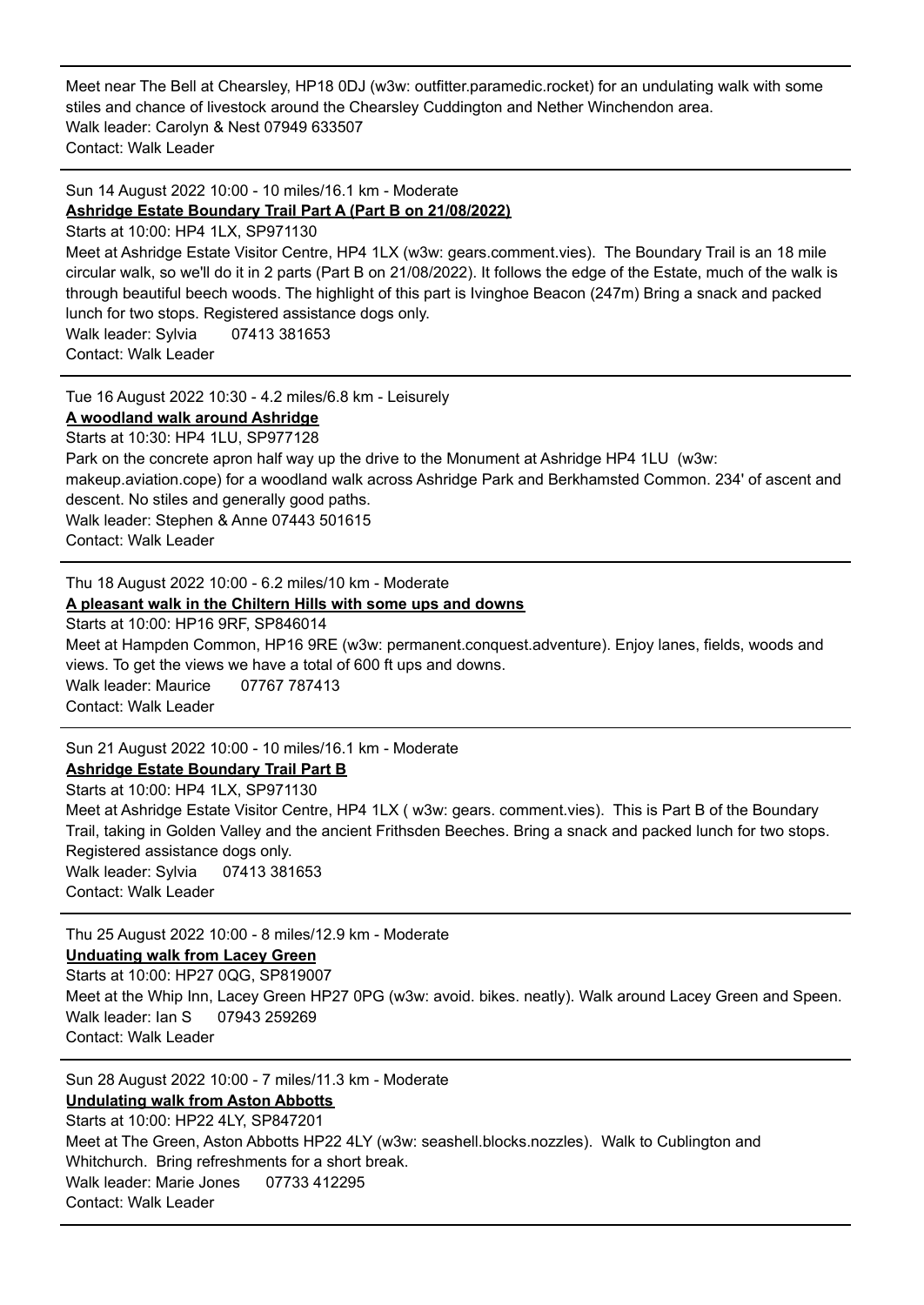Tue 30 August 2022 10:30 - 5 miles/8 km - Leisurely **A gentle walk around the Great [Hampden](https://www.ramblers.org.uk/go-walking/find-a-walk-or-route/walk-detail.aspx?walkID=4171348) area** Starts at 10:30: HP16 9RF, SP846014 Meet at Hampden Common, HP16 9RE (w3w: permanent.conquest.adventure). A mixture of quiet lanes and good paths. Walk leader: Maurice 07767 787413 Contact: Walk Leader

Thu 1 September 2022 10:00 - 7.5 miles/12.1 km - Moderate **A very flat walk from [Smokey](https://www.ramblers.org.uk/go-walking/find-a-walk-or-route/walk-detail.aspx?walkID=4171349) Row** Starts at 10:00: HP17 9TT, SP818064 Park and meet side road near The Swan, Smokey Row HP17 9TR (w3W: pose.replays.willpower). We walk on the Aylesbury Ring to Kimblewick returning via Waldridge Manor, Owlswick and Meadle. Walk leader: Maurice 07767 787413 Contact: Walk Leader

Sun 4 September 2022 10:00 - 7 miles/11.3 km - Strenuous **[Challenging](https://www.ramblers.org.uk/go-walking/find-a-walk-or-route/walk-detail.aspx?walkID=4171350) walk from Cadmore End** Starts at 10:00: HP14 3PE, SU782927 Meet at Cadmore End opposite School, HP14 3PJ (w3w: gossip.fallen.crinked) for a circular walk via Cadmore Common and Fingest. Bring packed lunch. Walk leader: John D 07531 814198 Contact: Walk Leader

Thu 8 September 2022 10:00 - 6.5 miles/10.5 km - Moderate **Fairly flat walk from [Watlington](https://www.ramblers.org.uk/go-walking/find-a-walk-or-route/walk-detail.aspx?walkID=4171351) Football Ground**

Starts at 10:00: OX49 5BZ, SU691949 Meet at Watlington Football Ground, Shirburn Road OX49 5BZ for a walk to Cuxham returning via Pyrton. Walk leader: John D 07531 814198 Contact: Walk Leader

Sun 11 September 2022 10:00 - 9.5 miles/15.3 km - Moderate **Largely flat circular walk from [Eythrope](https://www.ramblers.org.uk/go-walking/find-a-walk-or-route/walk-detail.aspx?walkID=4171352)** Starts at 10:00: HP17 8PH, SP780126 Meet on Eythrope Road after houses finish, HP17 8PJ (w3w: buyers.cookie. alarm). Largely flat walk along River Thame to Cuddington and onto Haddenham, returning via Dinton. Bring refreshments. Walk leader: Ian S 07943 259269 Contact: Walk Leader

Tue 13 September 2022 10:30 - 4.6 miles/7.4 km - Leisurely **[Around](https://www.ramblers.org.uk/go-walking/find-a-walk-or-route/walk-detail.aspx?walkID=4171353) the Parish of Aston Clinton** Starts at 10:30: B8 2LA, SP119882 Meet at Aston Clinton Park HP22 5HL (w3w: lowest.softest.paramedic) for a circular walk via Green Park and Buckland. 160' of ascent and descent. Mix of field paths and canalside walking. Walk leader: Stephen & Anne 07443 501615 Contact: Walk Leader

Thu 15 September 2022 10:00 - 8 miles/12.9 km - Moderate **Little [Missenden](https://www.ramblers.org.uk/go-walking/find-a-walk-or-route/walk-detail.aspx?walkID=4171354) to Penn Woods** Starts at 10:00: HP7 0QY, SU921990 Park on road near St John the Baptist Church, Little Missenden HP7 0RA (w3w: fork.declines.picturing). Little Missenden to Penn Woods returning by Misbourne River. Walk leader: Ian S 07943 259269 Contact: Walk Leader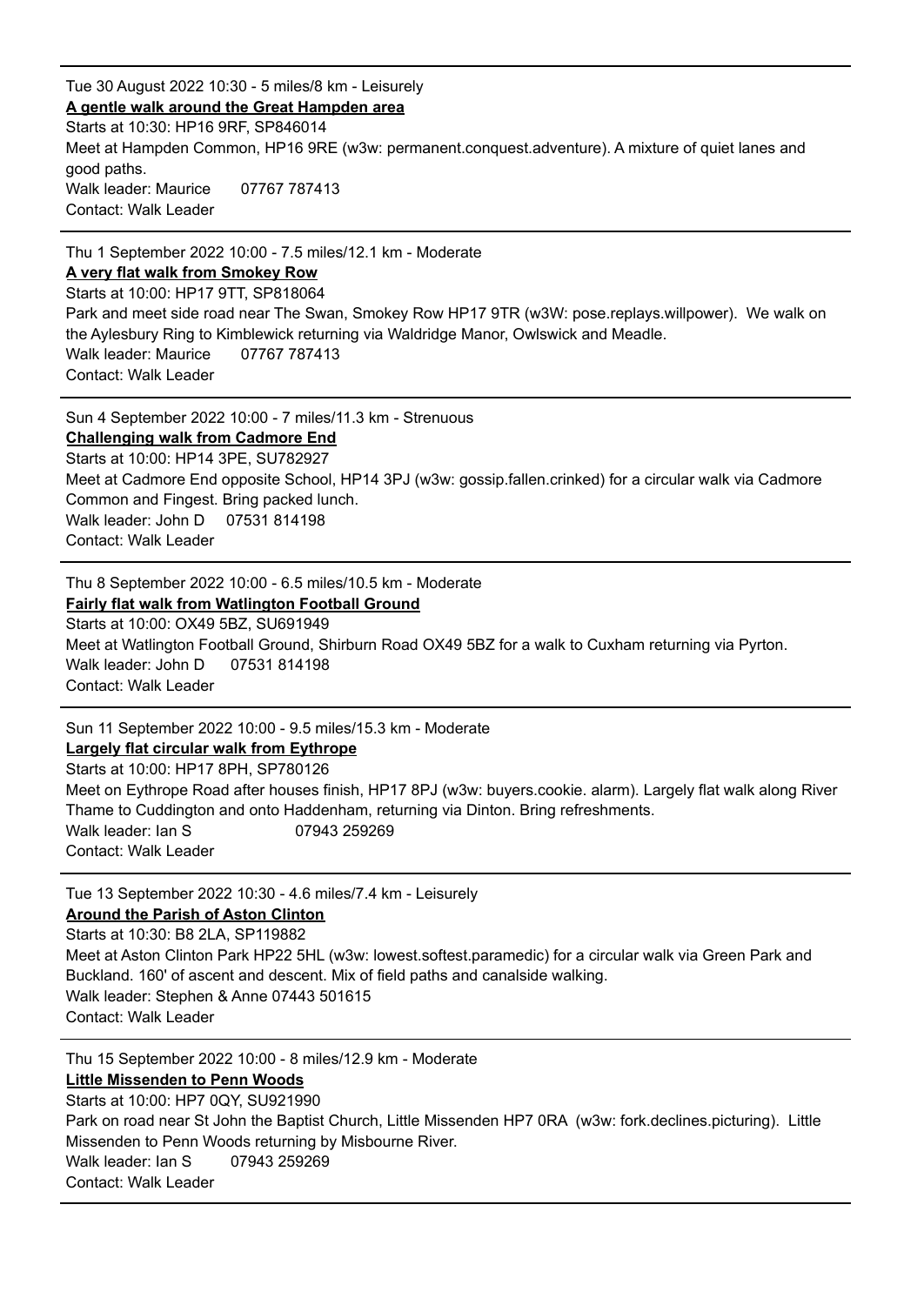Sun 18 September 2022 10:00 - 9.5 miles/15.2 km - Moderate **Walk around the [Christmas](https://www.ramblers.org.uk/go-walking/find-a-walk-or-route/walk-detail.aspx?walkID=4171355) Common area** Starts at 10:00: OX49 5HX, SU725956 Meet at Cowleaze Wood car park, Christmas Common Road, OX49 5HU (w3w: depravity.cashew.wages). Circular route with fine views and some hills, taking in Aston Rowant nature reserve, Womersley Park, Northend, Christmas Common and Shiburn Hill. Bring packed lunch. Walk leader: John B 07762 962720 01296 583633 Contact: Walk Leader

Thu 22 September 2022 10:00 - 7.4 miles/11.9 km - Leisurely

**A leisurely circuit of the [Commons](https://www.ramblers.org.uk/go-walking/find-a-walk-or-route/walk-detail.aspx?walkID=4171356) at Ashridge**

Starts at 10:00: HP4 1LU, SP977131 A Thursday length walk but at a gentler pace! Meet at the Monument car park at Ashridge HP4 1LX (w3w: waltzes.marble.timer) for a circular walk across Berkhamsted, Aldbury, Ivinghoe and Pitstone Commons. No stiles and 430' of ascent and descent. Walk leader: Stephen & Anne 07443 501615

Contact: Walk Leader

Sun 25 September 2022 No Group walk available today – check Ramblers' Walk Finder: [www.ramblers.org.uk/go-walking](http://www.ramblers.org.uk/go-walking) for alternative options

Tue 27 September 2022 10:30 - 4.8 miles/7.7 km - Leisurely

# **Ballinger Common and [Chartridge](https://www.ramblers.org.uk/go-walking/find-a-walk-or-route/walk-detail.aspx?walkID=4171357)**

Starts at 10:30: HP16 9LF, SP911032

Meet in the car park by Ballinger Common cricket ground HP16 9LL (w3w: lakeside.mastering.coasted) for a generally flat walk via Chartridge and Lee Common. 235' of ascent and descent. Some stiles but generally good paths.

Walk leader: Stephen & Anne 07443 501615 Contact: Walk Leader

Thu 29 September 2022 10:00 - 7.5 miles/12.1 km - Moderate

#### **Circular walk from [Dunstable](https://www.ramblers.org.uk/go-walking/find-a-walk-or-route/walk-detail.aspx?walkID=4171358) Downs**

Starts at 10:00: LU6 2NB, TL007201 Meet at Dunstable Downs/Chilterns Gateway Centre, Whipsnade Road, Dunstable LU6 2GY. Car park charges apply for non-National Trust members. Staying high so no major ups and downs. Walk leader: Paul M 07837 048180 Contact: Walk Leader

### *Finding the start of your walk*

Start and meeting points include nearest postcode and an Ordnance Survey grid reference accurate to 100m. See OS maps for an explanation of how to use grid references. [www.osmaps.com](http://www.osmaps.com)

Use postcodes with care: in rural areas the nearest postcode may be some distance from the actual start point.

For w3w references go to [www.what3words.com](http://www.what3words.com)

#### **Walk Grades**

- **Leisurely** walks for reasonably fit people with at least a little country walking experience. May include unsurfaced rural paths. Walking boots and warm, waterproof clothing are recommended.
- **Moderate** walks for people with country walking experience and a good level of fitness. May include some steep paths and open country, and may be at a brisk pace. Walking boots and warm, waterproof clothing are essential.